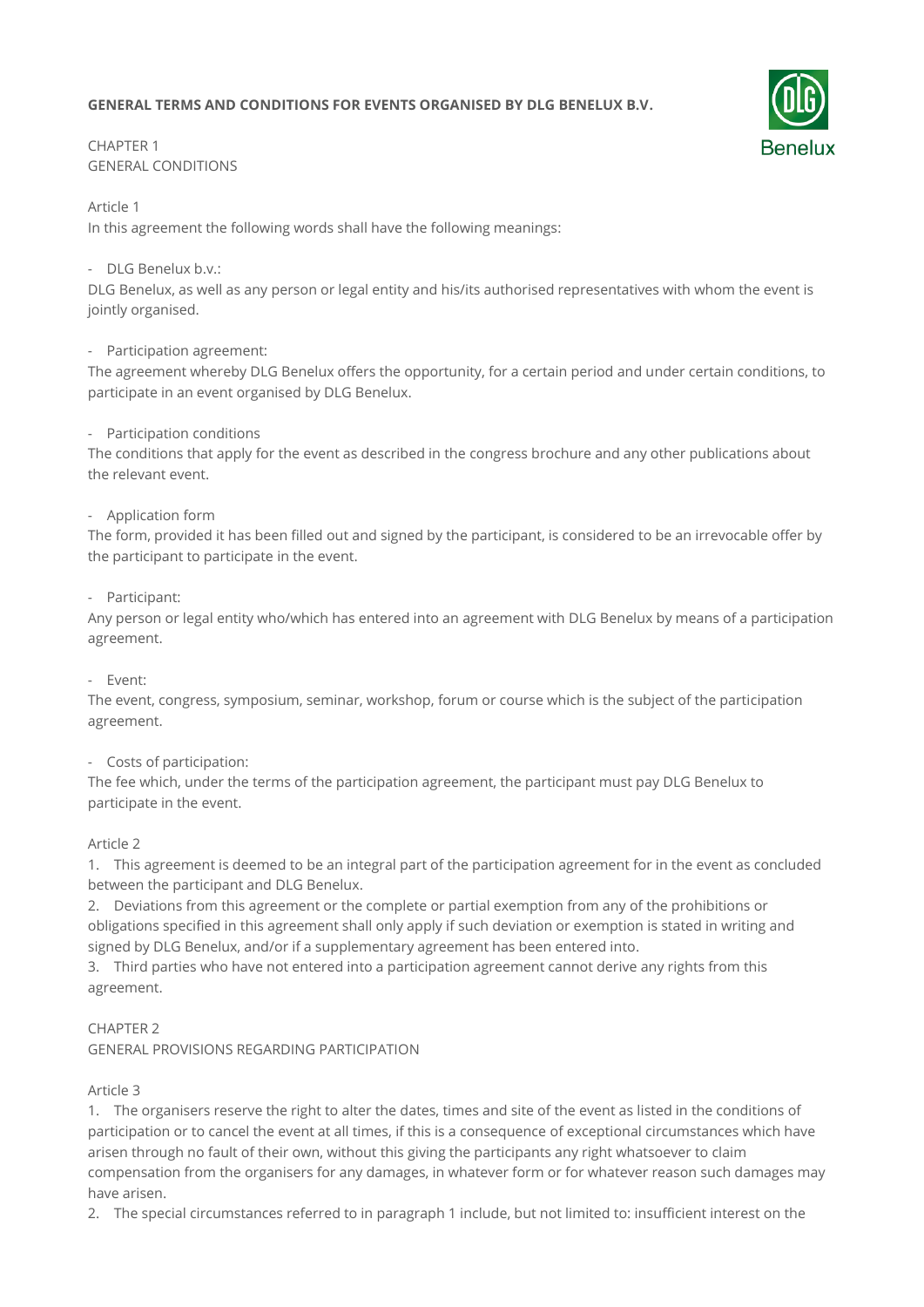part of participants, disagreement within the branches of industry concerned, acts of war, civil commotion, strikes or lockouts, shortage of labour, default or failure of suppliers, government action, intervention, law or regulation, military activity, act of God, fire or flood, which circumstances, in the opinion of DLG Benelux and after weighing the interests of all parties, could endanger the success of the event.

3. Changes in dates, times and site such as referred to above do not give participants the right to completely or partially cancel their applications.

4. In the case that event needs to be rescheduled due to the Covid-19 situation, the entire booking of the participant will be rolled over to the next edition.

5. Under no circumstances can a participant claim any right to compensation from DLG Benelux for damages as a result of a decision such as described in paragraph 1 of this article.

6. If the event includes both a congress and a trade fair, these will be considered two separate events. They can never be regarded as one event. Cancellation of one event shall not give the participant any rights regarding the other event.

7. DLG Benelux reserves the right to ask any additional information from visitors and participants.

8. In the case of cancellation at his own request, the participant is obliged to reimburse any other costs incurred by DLG Benelux. The participant cannot claim compensation for any loss suffered directly or indirectly as a result of the provisions in this article.

#### CHAPTER 3 PARTICIPATION

Article 4

1. During the agreed period the participant has the right of access to the space in which the event is held. This right is granted through a participant's badge. The participant's badge is strictly personal.

2. Moreover, the participant has the right to receive the congress proceedings, if published, of the relevant event.

3. Moreover, the participant has the right to attend any other joint sessions, if organised during the event, such as lunches, coffee and tea breaks, receptions, dinners and trips, unless DLG Benelux has determined that participating in one of the above events is not free of charge. If the participant pays for these additional costs he may also attend these extra sessions.

4. The participant has the right of access to the trade fair, which may or may not be open to the public, (including a free copy of the catalogue), provided that this trade fair coincides with the event, and is held in the same complex and for the same target group.

5. In the case of cancellation at his own request, the participant is obliged to reimburse any other costs incurred by DLG Benelux. The participant cannot claim compensation for any loss suffered directly or indirectly as a result of the provisions in this article.

6. If the participant does not attend the event, he will retain his right to receive the congress proceedings, provided that DLG Benelux has received the full amount due for participation.

7. By entering the event or program, you enter an area where photography, audio, and video recording may occur. You consent to interview(s), photography, audio recording, video recording and its/their release, publication, exhibition, or reproduction to be used for news, web casts, promotional purposes, advertising, inclusion on websites, social media, or any other purpose by DLG Benelux and its affiliates and representatives. Images, photos and/or videos may be used to promote similar DLG Benelux events in the future, highlight the event and exhibit the capabilities of DLG Benelux.

8. By entering the event or program, you release DLG Benelux, its officers and employees, and each and all persons involved from any liability connected with the taking, recording, digitizing, or publication and use of interviews, photographs, computer images, video and/or or sound recordings.

9. By entering the event premises, you waive all rights you may have to any claims for payment or royalties in connection with any use, exhibition, streaming, web casting, televising, or other publication of these materials, regardless of the purpose or sponsoring of such use, exhibiting, broadcasting, web casting, or other publication irrespective of whether a fee for admission or sponsorship is charged. You also waive any right to inspect or approve any photo, video, or audio recording taken by DLG Benelux or the person or entity designated to do so by DLG Benelux.

You have been fully informed of your consent, waiver of liability, and release before entering the event.

# CHAPTER 4 APPLICATION/PAYMENT/CANCELLATION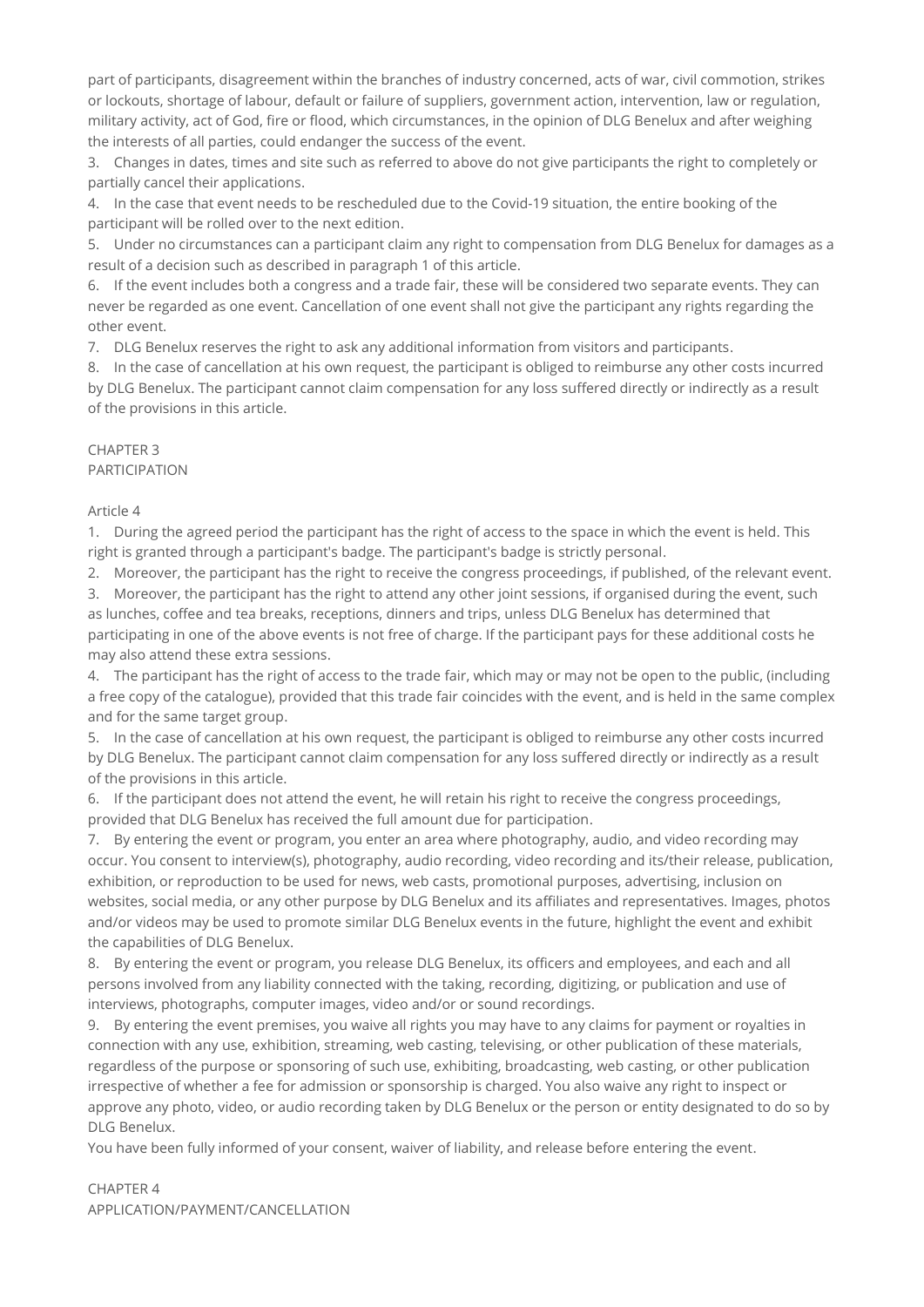Article 5

1. The application to participate in an event must be submitted on an application form which is made available to the participant. If this form is signed by an employee who is not empowered to commit the participant concerned, DLG Benelux will consider this to be the signature of an authorised person and will therefore require the participant to accept any and all consequences arising from this application.

2. Filling out, signing and submitting the application form is deemed to be an irrevocable offer by the participant to participate in the event. This offer shall be deemed accepted by DLG Benelux as soon as DLG Benelux receives a signed agreement of participation from the applicant.

3. Where appropriate DLG Benelux may decide to offer the participant the possibility to choose between participation for the duration of the entire event or only a part thereof. In such cases, the participant can make his choice known on the application form and the provisions in paragraph 1. and 2. of this article shall also apply.

4. In exceptional cases, the organisers may decide that an application will not be accepted.

### Article 6

1. The participation fee is payable in one instalment;

a. 100% of the amount for participation within 14 days of the date of the invoice.

b. If the participation agreement is dated less than 14 days before the start of the event, the due amount is payable immediately, or must have been received by the organisers before the first day of the event.

2. In exceptional cases the organiser can decide to offer a discount for early bookings.

3. The participant is liable for all fees payable to DLG Benelux regarding his participation, irrespective whether or not these costs were occasioned by the participant himself of by third parties on his behalf.

4. If any amount due to DLG Benelux is not paid on time, the statutory interest will be charged as from the date on which the debt becomes due and payable. Collection costs will be charged to the participant, whereby the outof-court collection costs are set at 15% of the principal amount.

5. DLG Benelux is entitled to set off payments made in respect of participation to reduce still unpaid claims against the participant arising from previous participation.

6. If a participant has not paid the amounts due within the specified period, the organisers retain the right to refuse him access to the event, without prejudice to the organiser's right to claim full payment of these amounts. 7. In the situation as referred to under paragraph 6 of this article, no restitution can be claimed of amounts

already paid.

8. Payments which the participant claims he is due from DLG Benelux may not be offset against the payments which are owed to DLG Benelux by the participant. Neither can the participant claim a right to suspend performance in respect of such payments.

# Article 7

An application cannot be withdrawn or altered unilaterally by the participant. If a participant wishes to cancel a previously submitted application, a written request to this effect must be sent to the organisers by registered post. The organisers may grant a request for cancellation of the application as long as the participant has fulfilled payment of the cancellation charges as follows:

1. - If the application is cancelled before July 15th, 2022, the participant will receive a full refund of the participation fees paid to DLG Benelux minus administration costs of € 100.

- 100% of the participation fee if the application is cancelled after July 15th, 2022.

2. In the case of cancellation, the participant is entitled to send a substitute. A written request to this effect should be sent to the organisers. This substitute must be an employee or official of the same company or organisation as the participant.

3. DLG Benelux is entitled to withdraw the participant's badge at any time and to deny the person concerned access to the event.

4. If, at any time after entering into the participation agreement, the participant is declared bankrupt or a petition is filed for the suspension of payments, the participation agreement shall be dissolved immediately through the mere occurrence of any of the said events and the participant is liable to payment of the full fee for the event, without prejudice to DLG Benelux's right to claim costs, damages and interest.

CHAPTER 5 PROHIBITORY PROVISIONS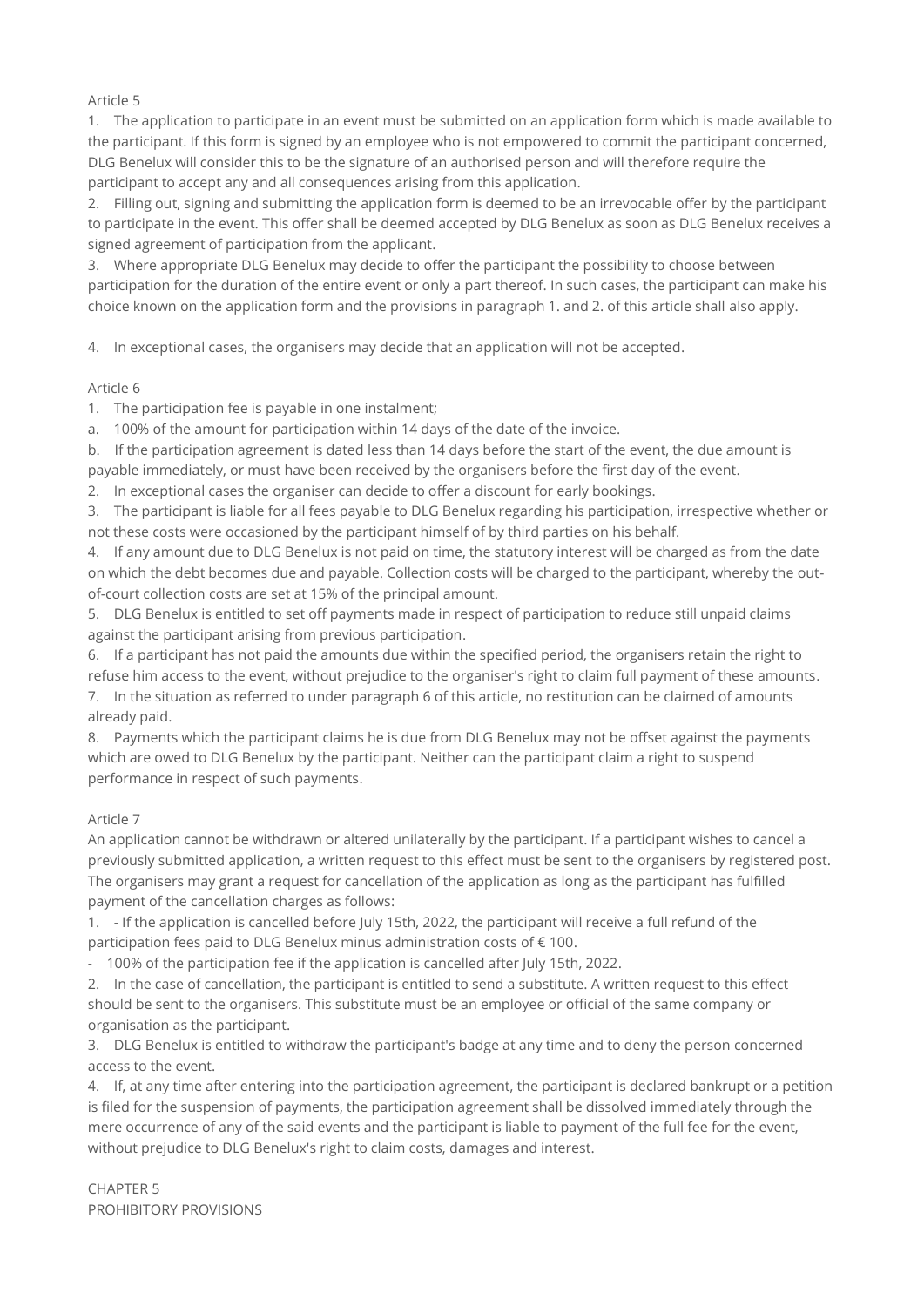### Article 8

Without the written permission of or on behalf of the organisers, the participant is not permitted to:

1. Conduct a survey amongst the visitors and participants of the event within the complex used for the event or on the surrounding grounds or premises.

2. Carry out activities which, in the opinion of the organisers, cause damage or negatively affect the event as a collective manifestation, even if these activities are not directed at one or more specific participants or groups thereof. All this insofar as the activities cannot be regarded as customary in normal competitive relationships.

### CHAPTER 6 INSURANCE / LIABILITY

### Article 9

1. The organisers, managers, their authorised representatives and the staff of the complex or event cannot be held liable for any damages, of whatever nature, occurring as a result of damage to or loss of goods, nor for any damages arising from any other defects in the accommodation or the surrounding grounds, nor for any damage to goods or persons arising from any cause whatsoever, if and insofar as such damage or loss is not covered by third party liability insurance taken out by the organisers.

2. The participant is liable for and is obliged to take out insurance against all damage of whatsoever nature or harm occasioned to persons working for the organisers and/or the staff working in the complex, and he is required to indemnify the organisers and the staff of the complex from all claims which others may exercise against the organisers and/or the staff of the complex.

3. DLG Benelux is not liable for any damage, of whatsoever nature and under whatever title, suffered directly or indirectly by the participant, including consequential losses and damage as a result of theft, vandalism or whatever other cause, if such damage is caused by third parties.

4. The participant shall indemnify DLG Benelux against all claims made by third parties for damage, of whatsoever nature and under whatever title, caused by the participant himself.

#### CHAPTER 7 MAINTAINING ORDER

# Article 10

1. The organisers are entitled, without any legal intervention, to take one or more of the following steps and measures, if necessary at the expense of the participant, against any participant who acts contrary to any of the provisions of this agreement or the participation conditions or who fails to comply with any instruction issued by or on behalf of the organisers:

a. to withdraw the participator's badge issued to him and to deny that person involved access to the event with immediate effect.

b. to exclude the participant involved from participation in any events to be organised in the future.

### CHAPTER 8 SPECIAL PROVISIONS

### Article 11

If the participant fails to comply with any regulations, conditions or instructions DLG Benelux has given or will give, then DLG Benelux is entitled to take the necessary measures at the expense and risk of the participant, to ensure that such regulations, conditions or instructions will be fulfilled, or to exclude the participating organisation from the event.

### Article 12

1. DLG Benelux can accept no liability for damage or loss, under whatever name, whether suffered directly or indirectly by the participant, including damage due to theft, destruction or whatever other cause, if this damage or loss is caused by third parties.

2. The participant shall indemnify DLG Benelux against all claims from third parties, for damage or loss, under